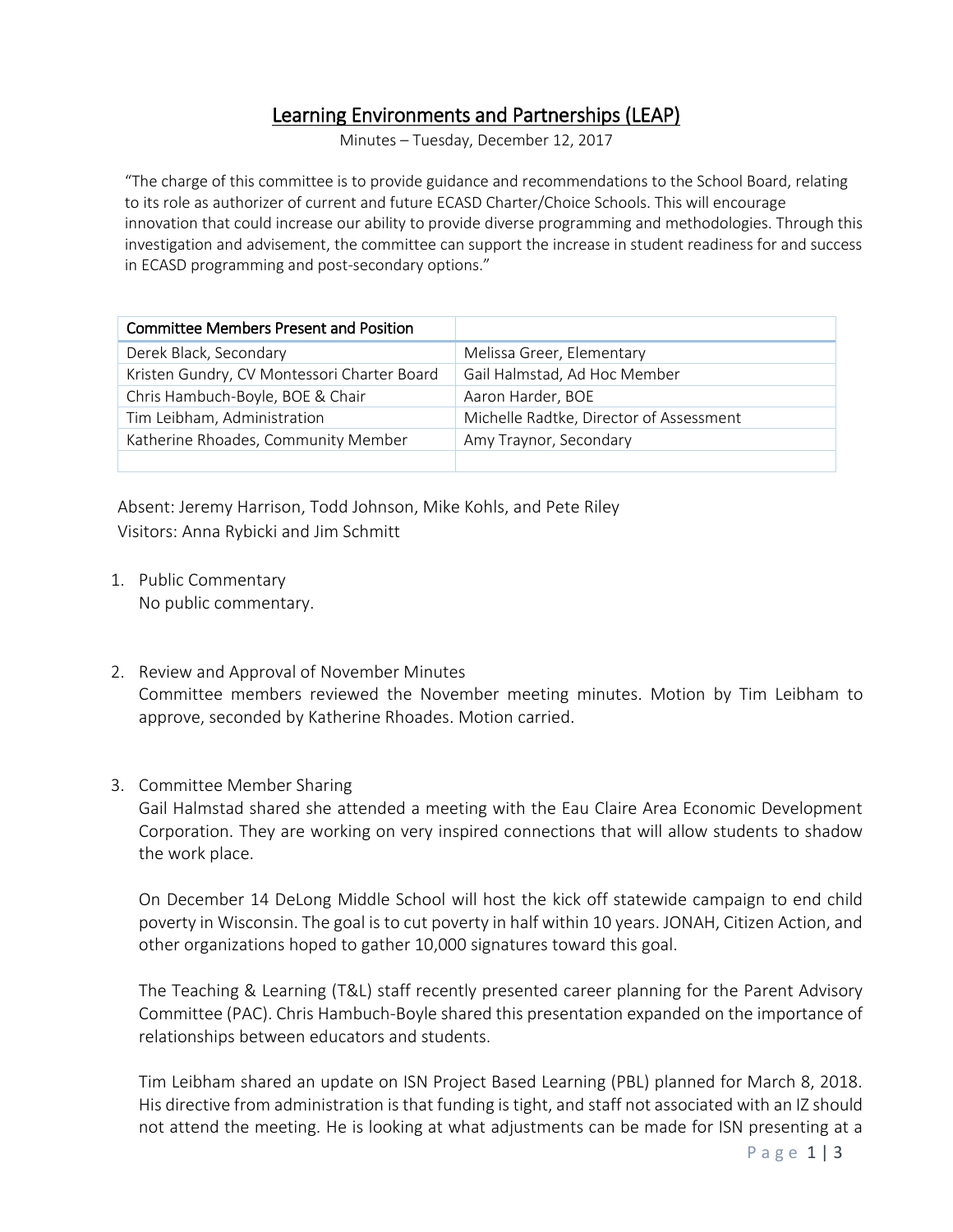future principal meeting; principals can take the information back to their building to share with staff on a Professional Development (PD) Wednesday.

Bill Giese, Sam Davey principal, is looking to develop a STEM focus and has been working with Northstar ARCTIC Zone staff. The Janesville School District currently has 12 elementary schools with three using Project Based Learning (PBL). Through our district ISN license membership we have a ZOOM account to collaborate with them.

Amy Traynor shared the WI Every Teacher a Leader Summit will again be held statewide the end of April. Please share if you know a team (3 - 5 people) that would like to work on a proposal for submission. There is an application process and will have a wide variation of project proposals.

CESA 10 and CVTC together are offering an opportunity to network and share strategies on Friday, February 9, 2018, to "help support students at each transition – harnessing an entrepreneurial mindset and exploration of student interests and passions to ensure that they are capable of being healthy, happy and creative in learning and in life." The cost is \$20 and will be held at CVTC. If interested in attending, please contact Tim Leibham. More information can be found at this link: [https://www.smore.com/wt3s9.](https://www.smore.com/wt3s9)

4. Roosevelt IZ Proposal Status

Roosevelt staff (2 teachers) had wanted to submit a multi-age proposal looping  $4<sup>th</sup>$  with  $5<sup>th</sup>$  grade students, but were informed by administration that their low-test scores are an issue. They were informed that at this point it is on hold, and staff are unable to do anything different. Amy Traynor shared that if the proposal is re-submitted, she has a friend in the DC Everest area that just started a multi-age school program that would serve as a great resource.

5. Little Red Nature Campus (LRNC) Update

Anna Rybicki and Erica Zerr will share an overview of the LRNC Proposal with the Board of Education on Monday, December 18. They will share work they have accomplished to date and seek support to continue investigating state and local funding resources and community support.

Committee members discussed Planning Grant details and the Little Red School site. Tim Leibham shared 40 students in two grade levels must be achieved in the first year. DPI said they now will allow funds to bring a building up to code, but no specific details have been shared yet. The State of Wisconsin will be awarded 12 million to offer the opportunity to establish a department of innovation to provide supports, assessment, and statewide networks for schools looking to introduce innovation.

6. LEAP Recommitment

The committee talked about the future of LEAP. A small group previously met to discuss four fundamental questions: